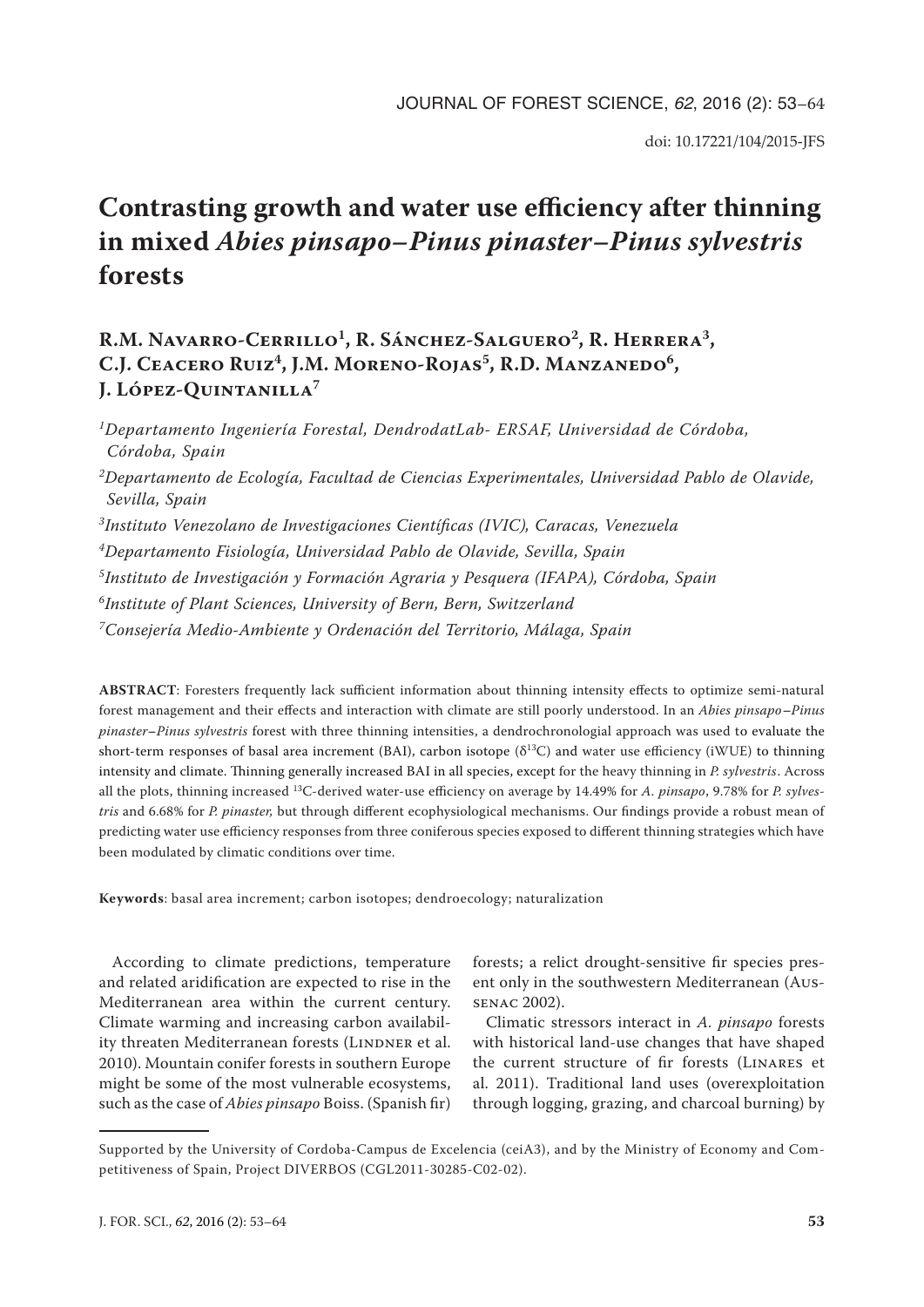local populations led to the historical deforestation of *A. pinsapo* forests, thus prompting the Spanish government to protect these relict forests in the 1970s (Esteban et al. 2010). Massive reforestation using pine species was subsequently carried out to promote fir regeneration in many degraded *A. pinsapo* forests (Esteban et al. 2010). These reforestations produced promising mixed fir-pine stands, but often resulting in high-density stands that are highly vulnerable to drought stress (MARTÍN-Benito et al. 2010, 2011).

In these dense stands, crown competition affects the space available for growth as well as the amount of light, whereas root competition reduces the amount of water and soil nutrients available to each tree. Water is the most limited resource for mixed fir-pine stands in southern Spain, and is predicted to become even scarcer in coming years. To overcome this problem, forest managers use thinning (of different intensity) to reduce tree competition for water within stands (MARTÍN-BENITO et al. 2011; Del Campo et al. 2014). When properly used, thinning reduces long-term stress by competition, but it also reduces the vulnerability of trees to extreme drought events (Linares et al. 2011; Sánchez-Salguero et al. 2012). Adaptive management could enhance growing conditions, and thus alleviate water stress that constrains photosynthetic activity and growth (McDowell et al. 2003). Besides improving the tree productivity, thinning has important effects on understory, fauna and soil nutrient cycle and ecology (MARTÍN-BENITO et al. 2011). However, the advantages of thinning for growth may not be the same for trees of different species (Moreno-Fernández et al. 2014), mainly due to different duration of the growing period (Camarero et al. 2011).

Given that precipitation is predicted to decrease or temperatures to increase in the Mediterranean, proactive adaptive management has become a basic strategy to either maintain or to gradually adapt current forest ecosystems (LINDNER et al. 2010). Such management strategies need to be grounded in the long-term and realistic ecological knowledge provided by long-term management experiments (Martín-Benito et al. 2010). Although these experiments offer extremely valuable information, they are time-consuming to measure and expensive to set up and maintain. Furthermore, very few of these trials provide long-term physiological data, and rarely use time spans longer than a decade (BROOKS, MITCHELL 2011). Implementing the tree-ring growth analysis combined with stable isotopes in cellulose allows exploring long-term

2004). As stable isotopes record physiological and environmental processes at the time the ring was formed (McCARROLL, LOADER 2004), remnant trees are expected to increase their annual growth, reduce the  ${}^{13}C/{}^{12}C$  isotope ratio in fixed wood cellulose ( $\delta^{13}$ C) although there is not a clear evidence on the long-term effects of thinning on iWUE (McDowell et al. 2003; Fernandes et al. 2015). Due to the variability of interspecific growth responses to climate change in Mediterranean forests (GRANDA et al. 2014), further studies are needed to provide additional information about the utility of adaptive management strategies to regulate the interspecific ecophysiological responses involved in iWUE and growth in mixed forests. How thinning may help to improve the resilience and recovery of pure native *A. pinsapo* forests under climatically contrasting years in drought-prone Mediterranean areas remains unexplored (Linares et al. 2011). We propose comparing species-specific re-

physiological responses to forest management and recent climate changes (McCARROLL, LOADER

sponses to thinning intensity and climate in mixed *A. pinsapo–P. pinaster–P. sylvestris* forests, and their consequences for forest management using a combination of dendrochronological and stable isotope methods. Specifically, we attempt to address the following questions: (*i*) Do trees of different species respond differentially to thinning intensity and climate? (*ii*) Does water use efficiency increase equally in the three species after thinning? and (*iii*) Does adaptive management facilitate the recovery of native *A. pinsapo* forests? We hypothesize that heavy thinning would expose *A. pinsapo*  saplings to dry summer conditions at too an early stage, which would show high water stress levels in dry years. Moreover, competition with the other two pine species in unthinned plots could reduce the availability of resources for the *A. pinsapo*. Therefore, we expect light thinning intensity to be a good compromise between stress protection and reduced competition that would allow *A. pinsapo*  to achieve better performance.

# **MATERIAL AND METHODS**

**Study area**. The study area is located in the Sierra de las Nieves Natural Park of Malaga, Spain (36°43'N, 4°58'W) (see supplementary material – [Fig. S1](http://www.agriculturejournals.cz/publicFiles/175692.pdf)); a mountainous area situated on the northfacing slopes ranging in elevation from 1,126 to 1,562 m a.s.l. It is dominated by *A. pinsapo* forests and mixed forests containing other species such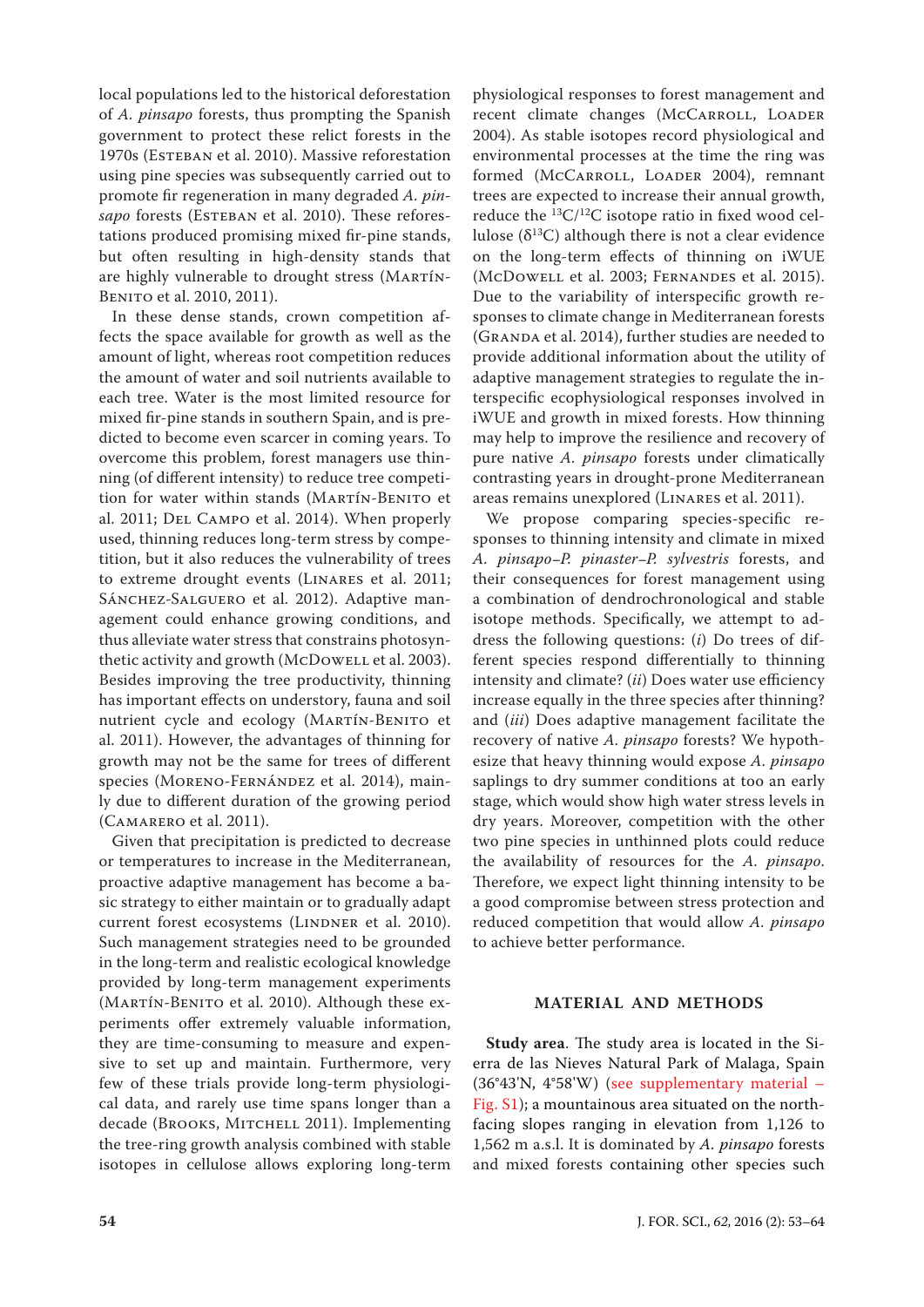as oak species (*Quercus ilex, Q. faginea, Q. canariensis*) and planted pine species (*Pinus halepensis, P. pinaster, P. sylvestris*). The area is subjected to a Mediterranean climate characterized by a shortage of water and warm temperatures in the summer months, with mean annual precipitation and temperature of 1,089 mm and 11.6°C, respectively. Soils are predominantly calcareous brown forest soils.

We used local monthly climatic data (mean temperature and total precipitation) to characterize the climatic conditions in the study area. For that purpose, we obtained climate data of precipitation (period 1964–2010) and temperature (period 1983– 2010) from four meteorological stations located within a radius of 10 km in the study area (Agencia Estatal de Meteorología, see http://www.aemet.es/ es/) (see supplementary material – [Fig. S1](http://www.agriculturejournals.cz/publicFiles/175692.pdf)).

**Experimental design**. The site was planted with 2-years-old *P. pinaster* and *P. sylvestris* in 1970 at an initial stand density of 2,200 trees·ha–1 mixed with the natural *A. pinsapo* regeneration present there. Light thinning (removal of 20–28% of the trees with smaller diameters and tree forks) was applied in 1979. Ten years later, in 1989, a thinning experiment was performed. The thinning treatments were carried out on three experimental plots: control plot (T0); plot with light thinning where 30% of the pine basal area was removed (T30), and plot with heavy thinning where 70% of the pine basal area was removed (T70) (Table 1). Each treatment was applied in one  $900 \text{ m}^2$  plot with a 10 m treated buffer around each plot. The experimental design was justified because a forest stand comprising three species was used. Thinning activities were carried out manually, and selected trees were small, dying or suppressed (Table 1).

Table 1. Measured parameters in treatments in years

No significant differences in tree density existed between treatments within each plot before the 1989 thinning (one-way ANOVA,  $F = 25.34$ ,  $P = 0.374$ ). Suppressed trees and trees with physical damage due to storms or windy conditions were excluded from the analyses.

**Dendrochronological analysis and climategrowth relationships**. In May 2011, the three thinning plots were inventoried. All trees located within each plot were measured (DBH, tree height) (Table 1). In each plot, at least 5 dominant trees for each species with a diameter larger than 15 cm at 1.3 m (DBH) were cored at 1.3 m with a Pressler increment borer and two cores were sampled per tree in the direction perpendicular to the maximum slope (FRITTS 2001). Cores were air-dried, sanded with papers of progressively finer grain until tree rings were clearly visible and visually cross-dated (Yamaguchi 1991). Individual tree-ring width series were measured to the nearest 0.01 mm with a LINTAB measuring device (Rinntech, Heidelberg, Germany). Crossdating quality was done using COFECHA software (Holmes 1983) by checking the consistency of the different ring-width series among trees coexisting within the same plots. To assess the quality of the tree-ring width series, several dendrochronological statistics (FRITTS 2001) were calculated considering the common interval after thinning 1990–2010 (Table 1): first-order autocorrelation of raw width data (AC); mean sensitivity (MS) of indexed growth values; mean correlation between trees (*rbt*); age at breast height (Age); and the expressed population signal (EPS), which measures the statistical quality of the mean site chronology as compared with a perfect infinitely replicated chronology (WIGLEY et al. 1987). The segments of the site chronologies that reached EPS values equal to or greater than 0.85

|                             | AP/PS/PP          |                      |                      |  |  |
|-----------------------------|-------------------|----------------------|----------------------|--|--|
|                             | control $(C)$     | light thinning (T30) | heavy thinning (T70) |  |  |
| 2011                        |                   |                      |                      |  |  |
| $DBH$ (cm)                  | 15.3/16.3/23.5    | 13.6/20.3/30.2       | 14.7/15.7/30.4       |  |  |
| BAI $(cm^2 \cdot yr^{-1})$  | 5.8/7.4/13.8      | 5.6/10.4/23.4        | 6.2/6.8/34.4         |  |  |
| Age at $1.3 \text{ m (yr)}$ | 34/33/37          | 37/36/38             | 37/34/36             |  |  |
| 1980-2010                   |                   |                      |                      |  |  |
| Rbt                         | 0.667/0.414/0.490 | 0.688/0.475/0.711    | 0.663/0.657/0.773    |  |  |
| MS                          | 0.209/0.222/0.213 | 0.217/0.216/0.215    | 0.225/0.212/0.217    |  |  |
| AC                          | 0.628/0.802/0.931 | 0.608/0.874/0.812    | 0.555/0.833/0.807    |  |  |
| <b>EPS</b>                  | 0.947/0.860/0.906 | 0.974/0.853/0.961    | 0.981/0.905/0.964    |  |  |

AP – *Abies pinsapo*, PS – *Pinus sylvestris*, PP – *Pinus pinaster*, DBH – diameter at breast height, BAI – basal area increment, *rbt* – mean between-trees correlation of ring-width indices, MS – mean sensitivity, AC – first-order autocorrelation, EPS – expressed population signal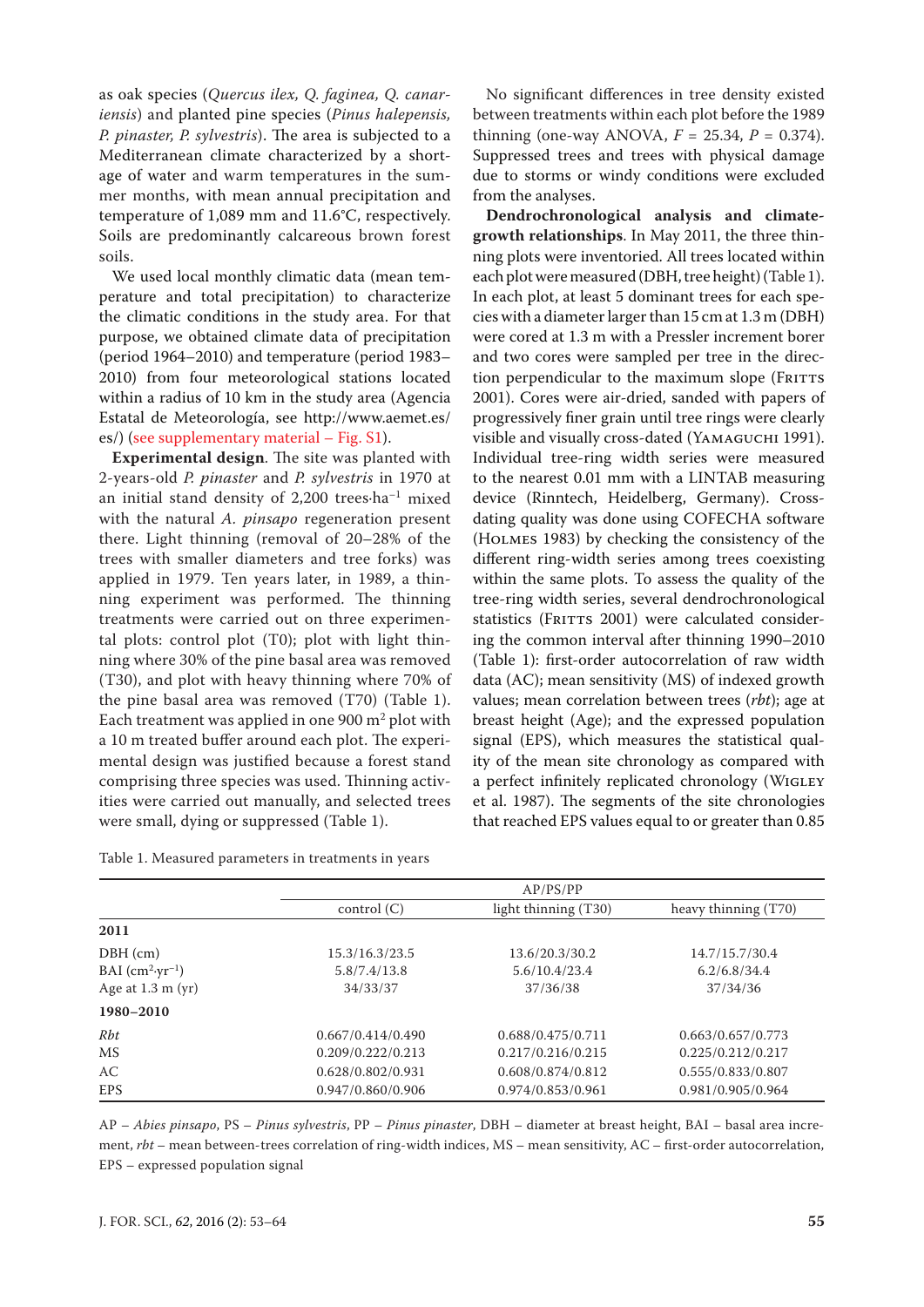were regarded as reliable for their use in the subsequent climate-growth analyses.

The trend due to the geometrical constraint of adding a volume of wood to a stem of increasing radius was corrected by converting tree-ring widths into BAI using Eq. (1):

$$
BAI = \pi (R_t^2 - R_{t-1}^2)
$$
 (1)

where:

*R* – radius of the tree,

*t* – year of tree-ring formation.

Individual species growth responses to thinning effects were evaluated with annual BAI series.

To evaluate the short-term responses of BAI to thinning, we performed repeated measures analysis of variance (one-way ANOVA). To do so, we selected periods of equal length, defined as pre-treatment (1974–1989) and post-treatment (1990–2005), to calculate mean BAIs, which were used as withinsubject factors (Table 2).

**Tree-ring isotope analysis and intrinsic water use efficiency**. To assess the response of different species to thinning intensity and climate, an isotopic analysis was performed on each cored tree to study the long-term effects of thinning on iWUE (Martín-BENITO et al. 2010; MORENO-GUTIÉRREZ et al. 2012). For that purpose, we analysed  $\delta^{13}$ C in individual rings 3 years before thinning (1987–1989) and 9 years after thinning (1990, 1995, 1996, 1999–2001, 2003, 2005, 2007) to explore the effects of management on iWUE. To evaluate climate effects in this period, we selected three climatically contrasting years following Granda et al. (2014) (using mean temperature and accumulated precipitation during the spring and summer growing period; see supplementary material – [Fig. S1\):](http://www.agriculturejournals.cz/publicFiles/175692.pdf) Unfavourable years (i.e. years with a combination of low precipitation and high temperatures: 1987, 1995, 1999, 2005); Average years (i.e. years with average precipitation and temperature: 1988, 1990, 2003, 2007) and Favourable years (i.e. years with a combination of high precipitation and low temperatures: 1989, 1996, 2000, 2001). Complete dated rings (including both early and late wood) were cut and detached with a sharp blade from cores under a stereomicroscope to ensure no contamination from adjacent rings.

Samples were ground to a fine powder using a ball mill (Spex 5300, Metuchen, USA) and 400–600 μg of cellulose were weighed in tin cups for carbon isotopes  $(\delta^{13}C)$  (LEAVITT, DANCER 1993). Isotope subsamples were combusted in an elemental analyser (Thermo Fisher, Basingstoke, UK) for  $\delta^{13}C$  and the resulting gases were analysed on an isotope ratio mass spectrometer (IRMS; ThermoFisher Delta V Advanced, Basingstoke, UK) located at the LI-SEEM laboratory (IFAPA, Cordoba, Spain).

The results of the carbon  $(^{13}C)$  isotope ratio analyses were reported as per thousand (‰) enrichment relative to the Vienna Pee Dee Belemnite (V-PDB) international standard for carbon isotope ratio according to the following Eq. (2):

$$
\delta^{13}C_{\text{sample}} = (2)
$$
\n
$$
= [(1^{3}C/^{12}C)_{\text{sample}} / (1^{3}C/^{12}C)_{\text{V-PDB}} - 1] \times 1,000 (%)
$$
\nwhere:

 $($ <sup>13</sup>C $/$ <sup>12</sup>C $)$ <sub>sample</sub> – measured in comparison with the standard (13C*/*12C).

The samples of tree rings were analysed in triplicate with a SD of less than 0.20% for 13C measurements.  $\Delta$  was then calculated as Eq. (3):

$$
\Delta = (\delta^{13}C_{\text{atm}} - \delta^{13}C_{\text{plant}})/1 + \delta^{13}C_{\text{plant}}/1,000
$$
 (3)

where:

 $\delta^{13}C_{\text{atm}}$  – relative concentration of <sup>13</sup>C in the atmosphere (in this case, La Jolla-California) (Farquhar, RICHARDS 1984).

Table 2. Mean values (± SE) of basal area increment (BAI) and intrinsic water-use efficiency (iWUE) for each species and thinning treatment

|                                  | BAI $(cm^2 \cdot yr^{-1})$   |                              |                          | iWUE $(\mu mol \cdot mol^{-1})$ |                          |                               |  |  |
|----------------------------------|------------------------------|------------------------------|--------------------------|---------------------------------|--------------------------|-------------------------------|--|--|
| Treatment                        | AP                           | PS                           | <b>PP</b>                | AP                              | <b>PS</b>                | PP.                           |  |  |
| Pre-thinning (period 1974-1989)  |                              |                              |                          |                                 |                          |                               |  |  |
| Control (C)                      | $2.85 \pm 0.32$ <sup>a</sup> | $5.24 \pm 0.78$ <sup>b</sup> | $15.45 \pm 3.55^{\circ}$ | $69.08 \pm 2.06^{\circ}$        | $87.16 \pm 1.41^{\circ}$ | $86.08 \pm 0.98$ <sup>a</sup> |  |  |
| Light thinning (T30)             | $2.24 \pm 0.27$ <sup>a</sup> | $9.24 \pm 0.50^{\circ}$      | $17.70 \pm 1.55^{\rm b}$ | $67.66 \pm 4.34^b$              | $82.51 \pm 1.30^{\circ}$ | $85.98 \pm 2.01$ <sup>a</sup> |  |  |
| Heavy thinning $(T70)$           | $2.44 \pm 0.48$ <sup>a</sup> | $5.49 \pm 1.04^b$            | $22.92 \pm 1.46^a$       | $76.32 \pm 3.59$ <sup>a</sup>   | $93.40 \pm 2.45^{\circ}$ | $88.45 \pm 2.53$ <sup>a</sup> |  |  |
| Post-thinning (period 1990–2005) |                              |                              |                          |                                 |                          |                               |  |  |
| Control $(C)$                    | $7.06 \pm 0.32$ <sup>a</sup> | $9.33 \pm 2.07^{\rm b}$      | $12.52 \pm 2.36^{\circ}$ | $74.99 \pm 1.14$ <sup>c</sup>   | $95.69 \pm 3.34^a$       | $91.96 \pm 1.70$ <sup>a</sup> |  |  |
| Light thinning (T30)             | $5.64 \pm 0.84^b$            | $10.82 \pm 1.69^{\circ}$     | $24.40 \pm 3.04^b$       | $77.47 \pm 1.63^b$              | $83.15 \pm 2.73^{\rm b}$ | $91.73 \pm 1.94$ <sup>a</sup> |  |  |
| Heavy thinning (T70)             | $5.83 \pm 0.97^{\rm b}$      | $7.63 \pm 1.91$ <sup>c</sup> | $32.20 \pm 2.20^a$       | $80.40 \pm 1.99$ <sup>a</sup>   | $98.02 \pm 2.75^{\circ}$ | $93.31 \pm 1.70^a$            |  |  |

AP – *Abies pinsapo*, PS – *Pinus sylvestris*, PP – *Pinus pinaster*, different letters indicate significant differences (*P* < 0.05) between treatments in repeated measures ANOVA Tukey's test for the same period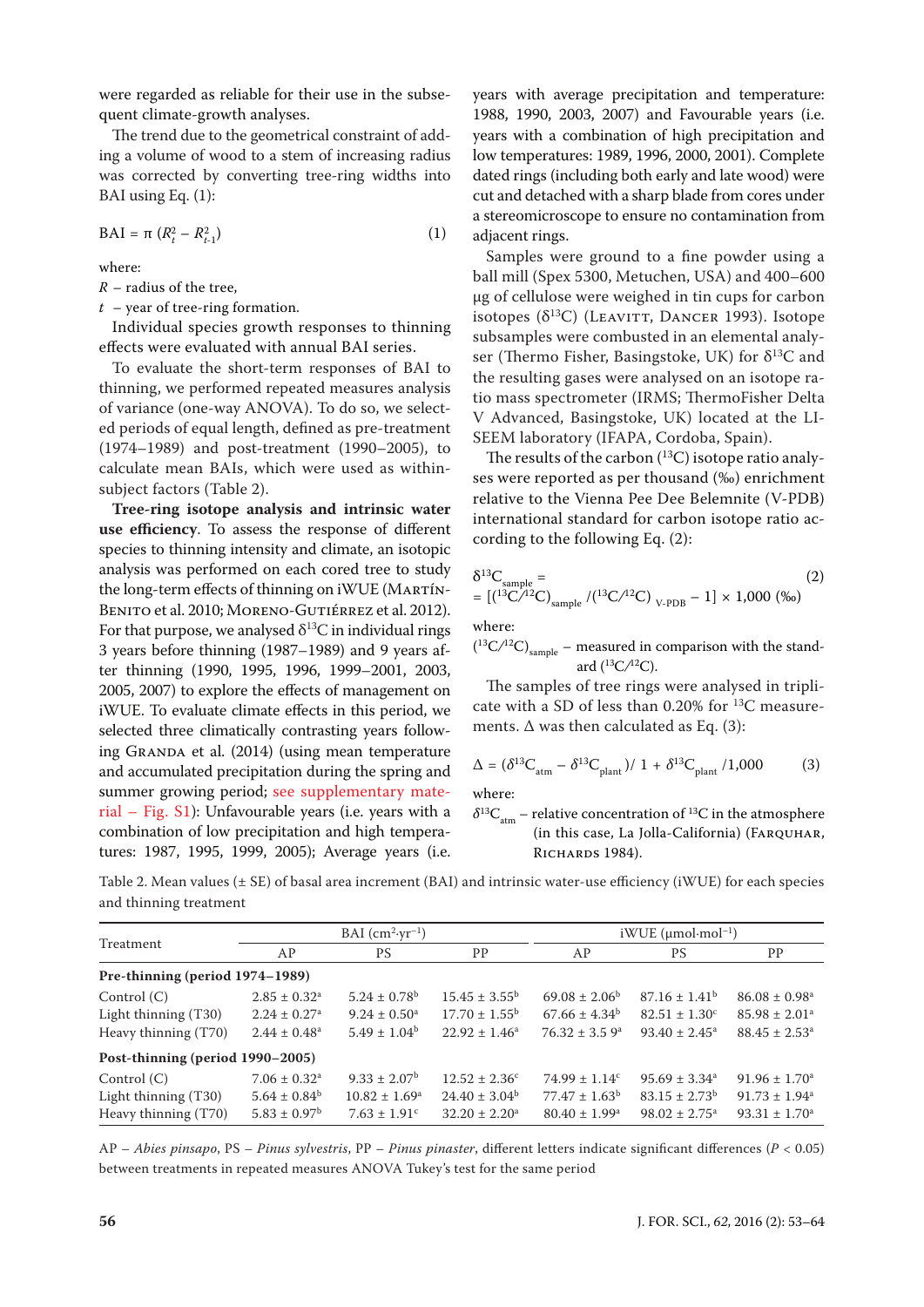Finally, intrinsic water use efficiency (μmol·mol–1) was calculated following FARQUHAR and RICHARDS (1984) as Eq. (4):

iWUE =  $C_a - (b - \Delta)/1.6$  (*b* – *a*) (4)

where:

 $C_a$  – internal and atmospheric concentrations of  $CO<sub>2</sub>$ ,

- $b -$  fractionation associated with reactions by Rubisco and phosphoenolpyruvate carboxylase (27%),
- $a$  fractionation during  $CO<sub>2</sub>$  diffusion through the stomata (4.4‰).

**Statistical analysis**. To understand how co-occurring species respond to thinning and climate, all the analyses were performed for each separate species. For the statistical analysis, the BAI and iWUE measurements were normalized. Pearson correlation between  $\delta^{13}$ C and seasonal climatic variables (precipitation and mean temperature) was calculated to estimate which differences in specific environmental responses were statistically significant after thinning. Moreover, Pearson correlation coefficients were calculated for the period 1980–2010 to quantify thinning effects in climate-growth relationships between the BAI series and monthly climate data (mean temperature and precipitation). ANOVAs and *post hoc* comparisons (Tukey-Kramer HSD test) by STATISTICA (SPSS, Tulsa, USA) were used to evaluate if there were differences between species by contrasting climate conditions and thinning treatments ( $P < 0.05$ ). The trends of iWUE were explored by linear regressions. For BAI trends, the analyses were performed on logtransformed values to normalize the variable.

Generalized linear mixed models (GLMMs) for BAI and iWUE (period 1990–2010) were calculated to assess the thinning treatments and climate effects, as well as their significant interactions for each species. The factors treatment, year and tree were introduced as random effects to account for the spatial and temporal autocorrelation in the model. The best fitted models were considered those showing the lowest Akaike Information Criterion (AIC) (Burnham, Anderson 2002). GLMMs were fitted using the lme4 package (BATES et al. 2013) for R platform v. 3.1 (R Core Development Team 2014).

### **RESULTS**

#### **Radial growth and iWUE responses to thinning**

The quality of the BAI series was better in *A. pinsapo* than in *P. pinaster* and *P. sylvestris*, respectively, and showed a higher inter-tree synchrony of growth (*rbt*, EPS), which increased with intensity of thinning for

the three species (Table 1). *P. pinaster* trees were larger than those of the other species, which may explain why they formed wider tree rings (BAI) (Table 1). A year-to-year persistence (AC) of growth was higher in *P. pinaster and P. sylvestris* than in *A. pinsapo* trees. Similar inter-annual variability (MS) of growth was also observed for the three species, thus suggesting the increasing importance of climatic constraints on growth in the study site (Table 1). The remaining dendrochronological statistics confirm a common and coherent growth response of trees to climatic variability along the thinning gradient.

Throughout the study period, *P. pinaster* showed the highest average BAI before (18.69  $\text{cm}^2\text{-yr}^{-1}$ ) and after thinning  $(23.04 \text{ cm}^2 \cdot \text{yr}^{-1})$ , with significantly lower values in the control plot  $(15.45 \text{ cm}^2 \cdot \text{yr}^{-1})$ and increasing BAI with intensity of thinning (Table 2, Fig. 1). In contrast, *A. pinsapo* presented the lowest BAI values before  $(2.51 \text{ cm}^2 \cdot \text{yr}^{-1})$  and after thinning  $(6.18 \text{ cm}^2 \cdot \text{yr}^{-1})$  in the three plots. *P. sylvestris* showed an intermediate response to thinning, with the highest BAI value in plot T30 with light treatment  $(10.82 \text{ cm}^2 \cdot \text{yr}^{-1})$  (Table 2, Fig. 1). These increases were statically significant in comparison with the pre-thinning BAI for all species: *A. pinsapo* (*F* = 3.14; *P* < 0.01), *P. pinaster* (*F* = 2.19; *P* < 0.01), and *P. sylvestris* (*F* = 1.54; *P* < 0.01).

As regards iWUE, *P. sylvestris* showed the highest values before (93.40  $\mu$ mol·mol<sup>-1</sup>) and after thinning (98.02  $\mu$ mol·mol<sup>-1</sup>), with significantly lower values in the lightly thinned T30 plot (Table 2; Fig. 1). In contrast, *A. pinsapo* showed the lowest iWUE values before (67.66  $\mu$ mol·mol<sup>-1</sup>) and after thinning (74.99  $\mu$ mol·mol<sup>-1</sup>), which increased with intensity of thinning (Table 2, Fig. 1). *P. pinaster* presented similar values in all the plots before thinning, but significantly higher values in plot T70 after thinning (93.31  $\mu$ mol·mol<sup>-1</sup>).

#### **Effects of climate on BAI and iWUE**

Significant ( $P < 0.05$ ) and opposite trends in temperature (increasing) and precipitation (decreasing) were observed in the study area (see supplementary material – [Fig. S1\)](http://www.agriculturejournals.cz/publicFiles/175692.pdf). The drying trend was mainly due to the long-term decrease in spring rainfall over the second half of the 20<sup>th</sup> century. The mean temperature increased at average rates of  $+0.06^{\circ}$ C·yr<sup>-1</sup>.

Correlations between BAI chronologies and climate data showed that growth strongly depended on winter and spring precipitation and more generally on precipitation from August to September of the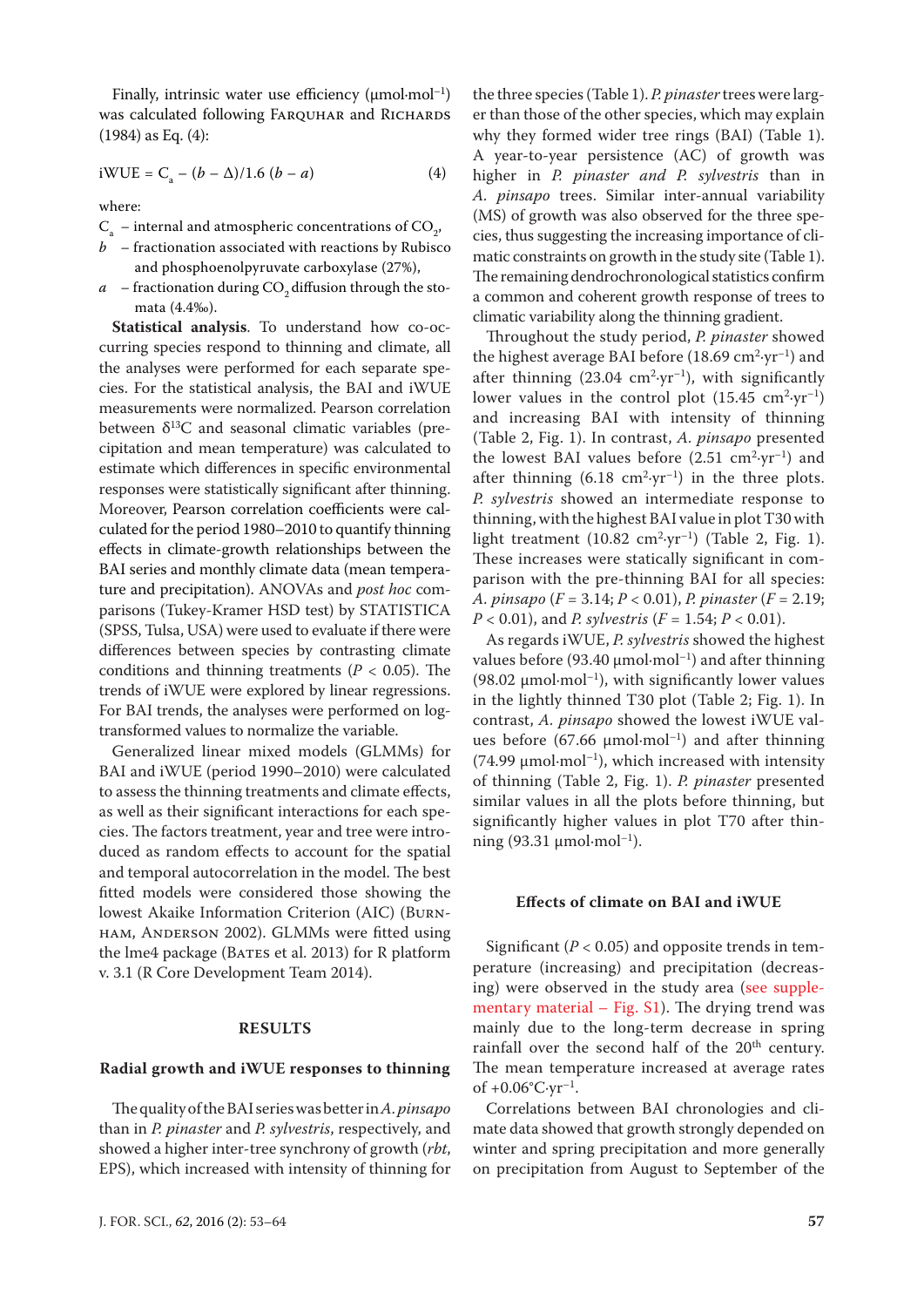

Fig. 1. Mean curves of basal area increment (BAI) chronologies for each species and changes in intrinsic water use effiency (iWUE) over time for each treatment and random years with favourable (squares), average (triangles) and unfavourable (dots) year climate, vertical dotted lines correspond to the 1989 thinning treatment

previous year and May of the current year for *A. pinsapo* and June for *P. sylvestris* and *P. pinaster* (Fig. 2). Temperature was observed to have a negative effect on growth, particularly during winter and summer (Fig. 2). The influence of winter temperature was notably different between species, with positive signifi-

cant correlations being higher in *A. pinsapo* than in *P. sylvestris* and *P. pinaster* (Fig. 2).

After the thinning treatment in 1989, the remaining *A. pinsapo* trees in the thinned plots showed a stronger dependence on precipitation and winter temperature than in the control plot, whereas the opposite

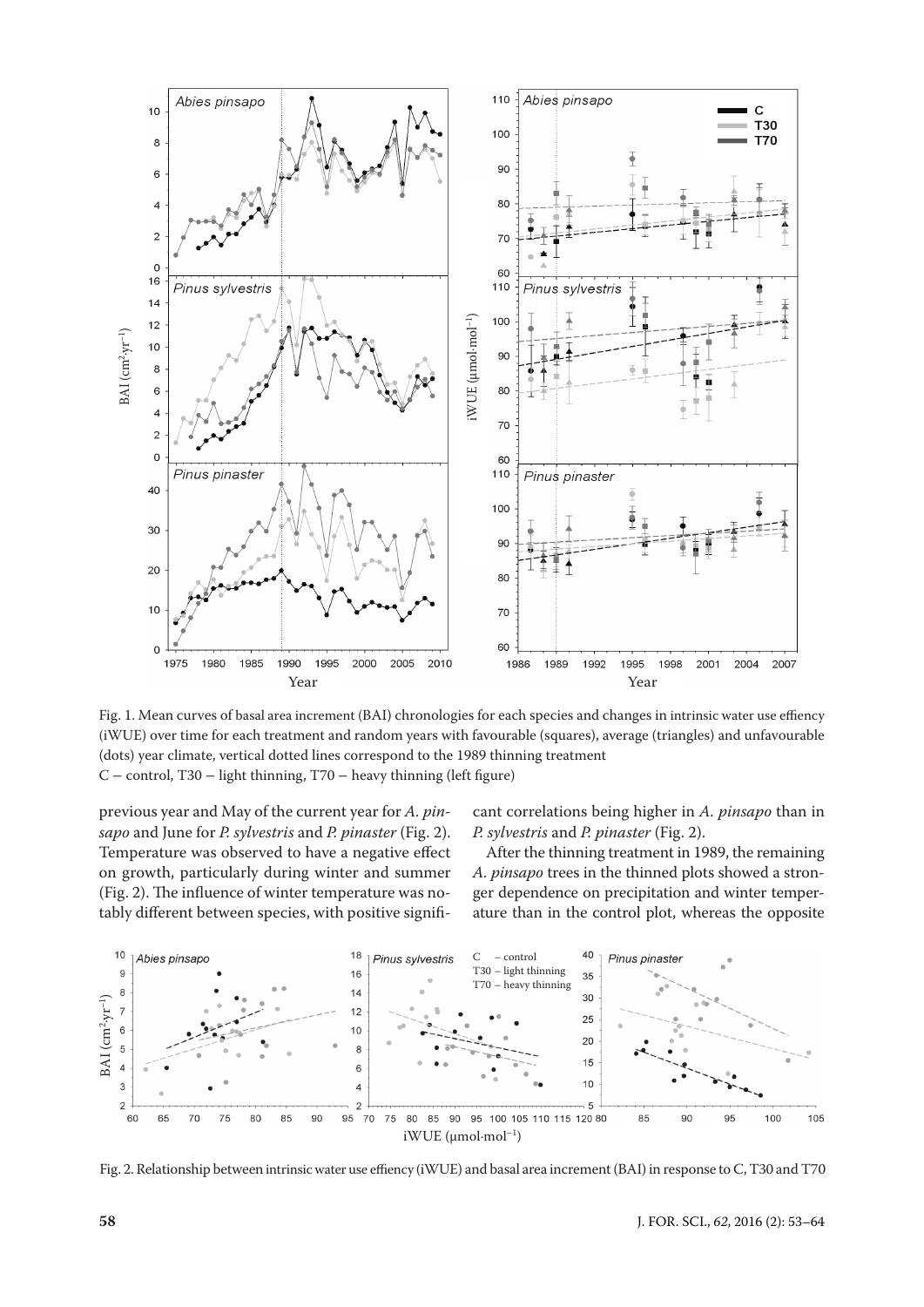Table 3. Pearson's correlation ( $R^2$ ) obtained by relating  $\delta^{13}$ C isotope series and seasonal climatic data (precipitation and mean temperature) for the post-thinning period (1990–2010) (in AP/PS/PP)

| Period |                                             | Precipitation   |                                                            | Temperature                                                 |                   |                                       |  |
|--------|---------------------------------------------|-----------------|------------------------------------------------------------|-------------------------------------------------------------|-------------------|---------------------------------------|--|
|        |                                             | T <sub>30</sub> | T70                                                        |                                                             | T <sub>30</sub>   | T70                                   |  |
| Winter | $-0.06/-0.09/-0.35$ $-0.17/0.13/-0.15$      |                 | 0.00/0.21/0.24                                             | $-0.23/-0.57/-0.39$ 0.04/ $-0.25/-0.03$ $-0.19/-0.05/-0.06$ |                   |                                       |  |
| Spring |                                             |                 | $-0.26/-0.41/-0.80$ $0.08/-0.32/-0.40$ $-0.21/-0.29/-0.29$ | $0.15/-0.20/0.41$                                           |                   | $-0.26/-0.22/0.02$ $-0.27/-0.08/0.13$ |  |
| Summer | 0.50/0.17/0.71                              | 0.41/0.26/0.67  | 0.38/0.46/0.56                                             | $0.25/0.03/-0.06$                                           |                   | $0.50/-0.35/-0.14$ $0.56/-0.27/-0.17$ |  |
|        | Autumn $-0.09/-0.11/-0.24$ 0.22/-0.01/-0.17 |                 | $0.18/-0.15/-0.21$                                         | $-0.16/-0.16/-0.13$                                         | $-0.06/0.31/0.04$ | $-0.13/0.18/0.04$                     |  |
|        | Annual $0.31/-0.10/-0.32$                   | 0.23/0.13/0.03  | 0.35/0.10/0.00                                             | $-0.04/-0.32/-0.05$                                         | 0.06/0.08/0.07    | $-0.25/0.02/-0.02$                    |  |

AP – *Abies pinsapo*, PS – *Pinus sylvestris*, PP – *Pinus pinaster*, C – control, T30 – light thinning, T70 – heavy thinning, in bold – significant at *P* < 0.05

trend was observed for the relationships between growth and June temperature (Fig. 2).

increment in the correlations with intensity of thinning.

The effects of precipitation and temperature on *P. sylvestris* growth were lower in the thinned plots (Fig. 2), with the exception of June precipitation. As regards the growth of *P. pinaster*, precipitation and temperature were found to have higher, positive effects in the thinned plots than in the control plot. Furthermore, we found an overall significant

The  $\delta^{13}$ C isotopic ratio showed stronger relationships with spring and summer climate (Table 3) for the three species. The strongest significant correlations were found between summer precipitation and δ13C in *A. pinsapo, P. pinaster* and *P. sylvestris,* respectively, which decreased with thinning intensity. However, spring and summer



Fig. 3. Correlation coefficients obtained by relating basal area increment (BAI) series and monthly climatic data (precipitation and mean temperature) for each species, BAI is related with monthly climatic data from the previous year (months abbreviated by uppercase letters) up to the year of tree-ring formation (months abbreviated by lowercase letters), bars surpassing dashed lines indicate significant (*P* < 0.05) correlation coefficients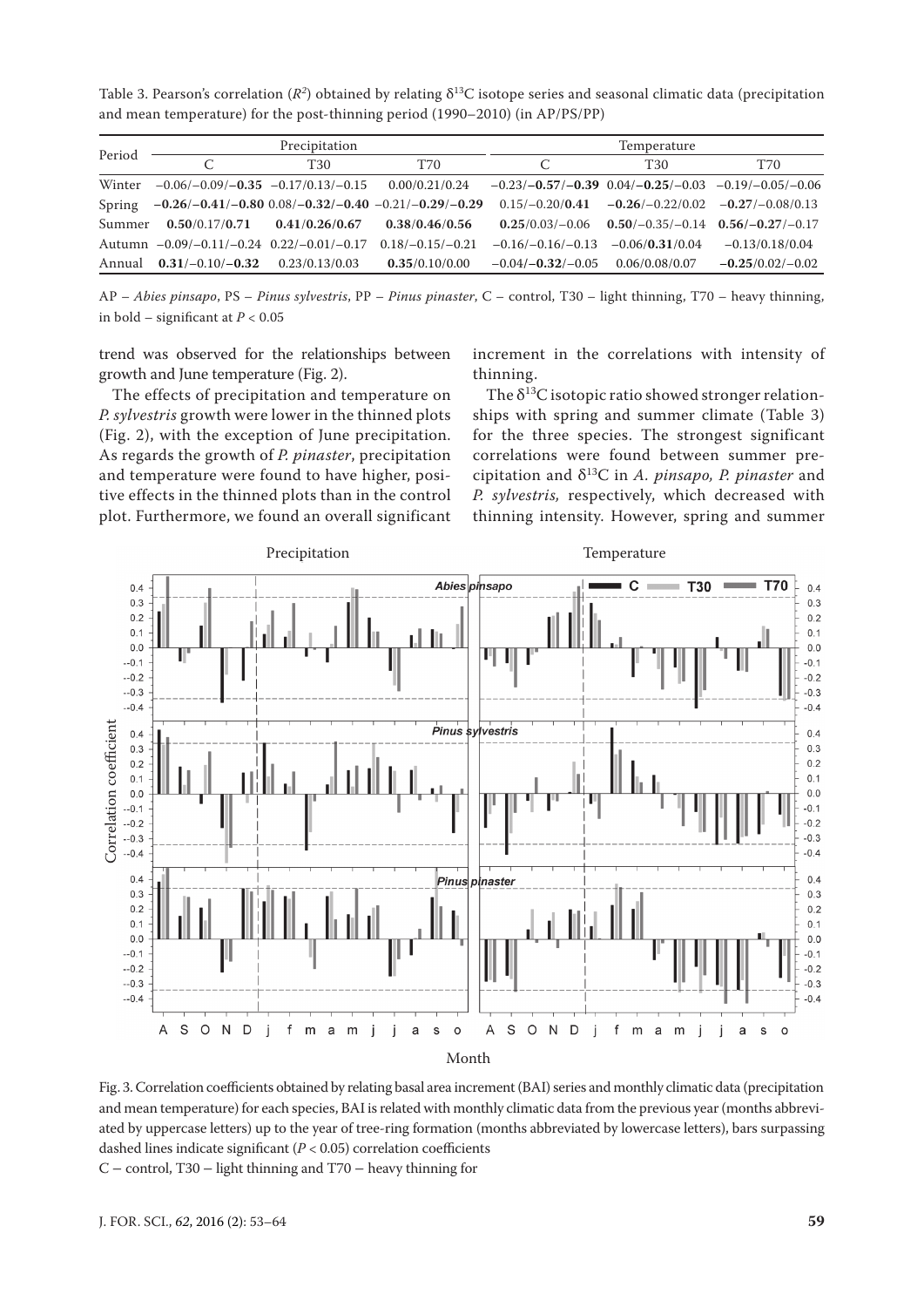

Fig. 4. Responses of intrinsic water use efficiency (iWUE) and basal area increment (BAI) for the studied species after thinning treatment for C – control (black), T30 – light thinning (grey) and T70 – heavy thinning (dark-grey) according to climatically unfavourable, average and favourable years during the post-thinning period (1990–2010). Different letters indicate significant differences (*P* < 0.05) between treatments. Box plots show: the median (horizontal line within the box), mean (dashed horizontal line), the  $25<sup>th</sup>$  and  $75<sup>th</sup>$  percentiles (lower and upper box boundaries), the  $10<sup>th</sup>$  and  $90<sup>th</sup>$  percentiles (error bars), and the  $5<sup>th</sup>$  and  $95<sup>th</sup>$  percentiles (outliers)

temperature showed significant positive correlations with δ13C only in *A. pinsapo*, which increased with intensity of thinning (Table 3).  $\delta^{13}C$ was only correlated with winter temperature in *P. sylvestris* and *P. pinaster*.

Relationships between iWUE and BAI during climatically unfavourable, average and favourable years highlighted a consistent response between species and thinning treatments (Figs 3 and 4). The three species reached the maximum growth rate in favourable years, although it was related to the intensity of thinning treatments. *A. pinsapo* showed a reduction (increase) in BAI (iWUE) with thinning intensity (Fig. 4). *P. sylvestris* showed higher growth and higher iWUE in the light thinning treatment (T30), while *P. pinaster* growth presented the highest response to the heavy thinning treatment (T70), although very similar responses were found between climatologically contrasting years for iWUE (Fig. 4).

#### **Linear mixed models for BAI and iWUE**

The selected linear mixed models **(**LMMs) for BAI showed negative responses to competition for *A. pinsapo* (AIC = 70.3) (Table 4). However, the divergence in BAI between treatments was evident for *P. pinaster* (AIC = –30.0) and for *P. sylvestris* in T30 (AIC = 149.2). According to these models, BAI

(iWUE) increased (decreased) with spring and summer precipitation in the three species, with these effects being higher with intensity of thinning (Table 4). The interactions included in the models suggest that BAI and iWUE are particularly sensitive to the positive effects of thinning treatments and climatic variability, with *P. pinaster* (AIC = 145.3) being the most sensitive to thinning and *A. pinsapo* (AIC = 141.2) the most sensitive to climate (Table 4).

#### **DISCUSSION**

#### **Radial growth and iWUE responses to thinning**

The stable isotope analysis was successfully used to clarify the response of *A. pinsapo*–*P. pinaster*– *P. sylvestris* forests to thinning mechanisms related to species-specific responses in terms of tree growth and water use efficiency. The influence of thinning intensity on growth is well understood, but the differential response of mixed forests to thinning has been given less attention (Larson et al. 2012; Primicia et al. 2013). According to our hypothesis, increasing thinning intensity results in a differential growth rate expressed as BAI related to light species tolerance (*A. pinsapo < P. sylvestris < P. pinaster*, respectively).

The effect of thinning on basal area increment was highest in *P. pinaster* (i.e. the less tolerant spe-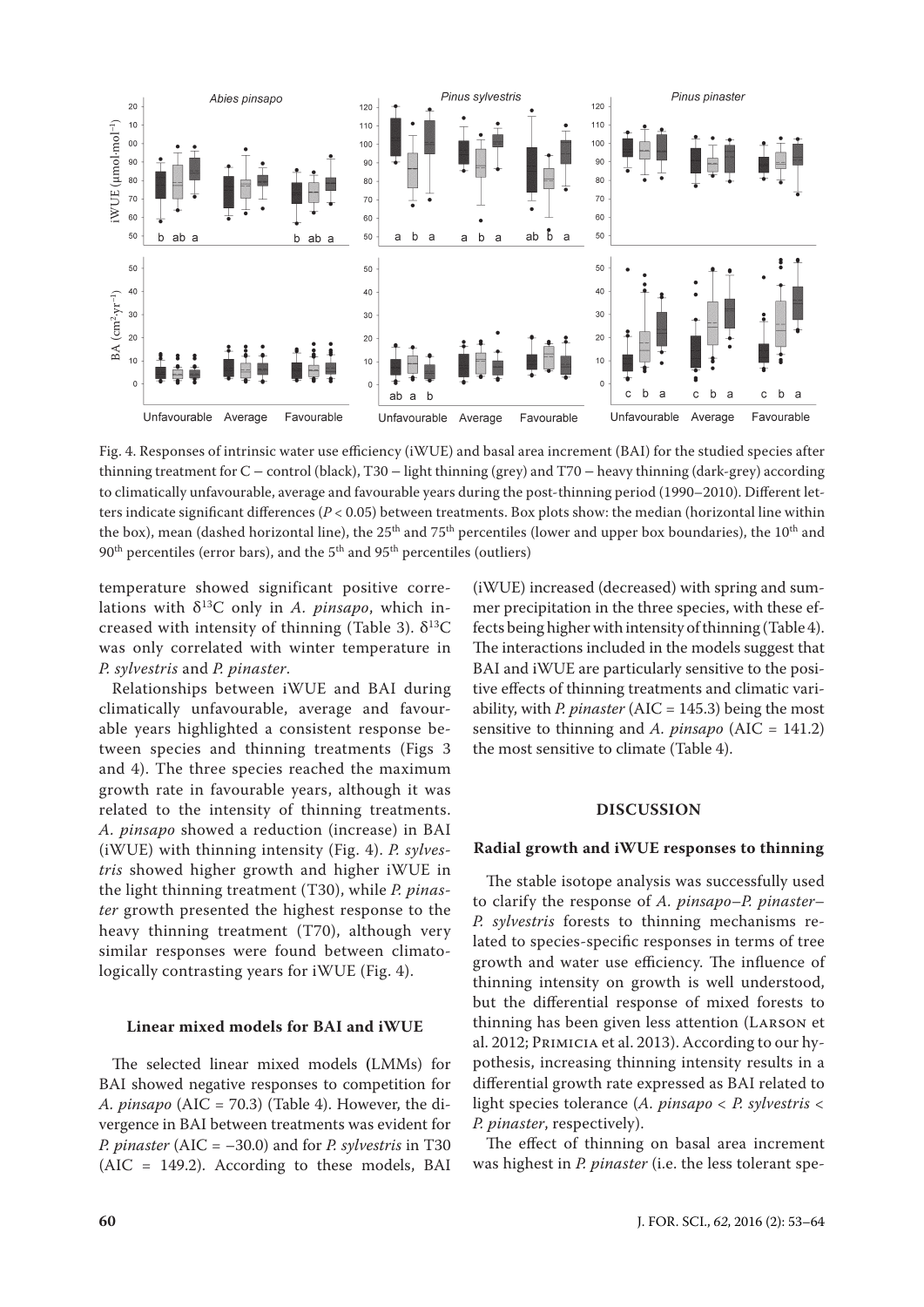| Abies pinsapo                   |           |          | Pinus sylvestris         |          |                   | Pinus pinaster           |                   |                   |
|---------------------------------|-----------|----------|--------------------------|----------|-------------------|--------------------------|-------------------|-------------------|
| treatment                       | estimate  | $\cal P$ | treatment                | estimate | $\boldsymbol{P}$  | treatment                | estimate          | $\cal P$          |
| BAI $(cm^2 \cdot yr^{-1})$      |           |          |                          |          |                   |                          |                   |                   |
| Intercept                       | 0.513     | < 0.001  | intercept                | 1.926    | 0.045             | intercept                | 2.620             | 0.004             |
| $\mathcal{C}$                   | $-0.206$  | < 0.001  | $\mathcal{C}$            | $-0.104$ | 0.058             | $\mathcal{C}$            | $-0.023$          | 0.006             |
| <b>T30</b>                      | 0.107     | 0.046    | T30                      | 0.145    | 0.005             | T30                      | 0.151             | ${}< 0.001$       |
| <b>T70</b>                      | $-0.086$  | 0.380    | T70                      | 0.026    | 0.437             | T70                      | 0.467             | < 0.001           |
| <b>P6</b>                       | 0.014     | 0.011    | $\overline{\phantom{0}}$ |          |                   | $\overline{\phantom{m}}$ |                   |                   |
| T7                              | $-0.039$  | 0.005    | $\operatorname{T7}$      | $-0.013$ | 0.057             | T7                       | $-0.022$          | 0.048             |
| $C \times P5$                   | 0.002     | 0.041    | T <sub>8</sub>           | $-0.037$ | 0.046             | T <sub>8</sub>           | $-0.031$          | 0.039             |
| $T30\times P5$                  | 0.012     | 0.017    | $C \times P6$            | 0.001    | 0.307             | P <sub>5</sub>           | 0.002             | 0.038             |
| $T70 \times P5$                 | 0.014     | 0.107    | $T30 \times P6$          | 0.002    | 0.030             | $C \times P4$            | 0.005             | 0.257             |
| $C \times T6$                   | $-0.037$  | 0.053    | $T70 \times P6$          | 0.001    | 0.067             | $T30 \times P4$          | 0.070             | 0.007             |
| $T30 \times T6$                 | $-0.035$  | 0.022    |                          |          | $\qquad \qquad -$ | $T70 \times P4$          | 0.098             | 0.028             |
| $T70 \times T6$                 | $-0.045$  | 0.035    |                          |          |                   |                          |                   |                   |
| iWUE $(\mu mol \cdot mol^{-1})$ |           |          |                          |          |                   |                          |                   |                   |
| Intercept                       | 11.609    | < 0.001  | intercept                | 6.551    | 0.034             | intercept                | 12.970            | 0.017             |
| $\mathcal{C}$                   | $-10.206$ | < 0.001  | $\cal C$                 | $-2.104$ | 0.047             | $\cal C$                 | $-0.123$          | 0.006             |
| T <sub>30</sub>                 | 3.025     | 0.022    | T <sub>30</sub>          | 12.034   | < 0.001           | T <sub>30</sub>          | 1.265             | < 0.001           |
| <b>T70</b>                      | $-4.755$  | 0.780    | <b>T70</b>               | 3.187    | 0.239             | T70                      | 3.210             | 0.046             |
| P <sub>6</sub>                  | 0.250     | < 0.001  | $\overline{\phantom{m}}$ |          |                   | $\overline{\phantom{m}}$ |                   |                   |
| T7                              | $-2.715$  | 0.008    | T7                       | $-7.323$ | 0.049             | T7                       | $-1.977$          | 0.048             |
| $C \times P5$                   | 0.031     | 0.058    | T8                       | $-5.065$ | 0.048             | T8                       | $-0.341$          | 0.030             |
| $T30 \times P5$                 | 0.054     | 0.012    | $C \times P6$            | $-0.018$ | 0.397             | P <sub>5</sub>           | 0.052             | 0.035             |
| $T70 \times P5$                 | 0.045     | 0.257    | $T30 \times P6$          | 0.106    | 0.037             | $C \times P4$            | $-0.016$          | 0.025             |
| $C \times T6$                   | $-1.156$  | 0.043    | $T70 \times P6$          | 0.091    | 0.045             | $T30 \times P4$          | 0.021             | 0.024             |
| $T30 \times T6$                 | $-0.405$  | 0.022    |                          |          | $\qquad \qquad -$ | $T70 \times P4$          | 0.031             | 0.007             |
| $T70\times T6$                  | $-0.086$  | 0.015    |                          |          | $\qquad \qquad -$ | —                        | $\qquad \qquad -$ | $\qquad \qquad -$ |

Table 4. Summary of the general linear mixed-effects models fitted to explain changes in basal area increment – logtransformed values (BAI) and intrinsic water use efficiency (iWUE) of the studied species (A*. pinsapo*, *P. sylvestris*, *P. pinaster*)

fixed effects (treatments): C – control, T30 – light thinning, T70 – heavy thinning; precipitation: P4 – April, P5 – May, P6 – June; temperature: T6 – June, T7 – July, T8 – August, and interactions; only those factors of the best model obtained by minimizing the Akaike information criterion

cies), which reacted to the increasing availability of resources with a strong growth rate. The BAI obtained in year 9 after thinning was highest in the heavily thinned plots, where many dominated and small-sized trees were removed. This is in line with other results obtained for Mediterranean pine stands, which have shown the positive effect of thinning on growth (MONTERO et al. 2008; DEL Campo et al. 2014). In contrast, Scots pine showed that light thinning intensity resulted in a statistically significant higher BAI. This result may contradict those obtained in many studies carried out in central and northern Europe which establish that thinning intensity must be high (e.g. Mäkinen, Isomäki 2004). However, due to the Mediterranean climatic conditions of the study area, the growth response of Scots pine was more modulated by intermediate light availability as a result of light

thinning (Del Rio et al. 2008). The BAI in *Abies pinsapo* was also clearly related to thinning intensity and reached the highest value on the unthinned control plots. This is in accordance with the results of Linares et al. (2011), who reported that plots with no thinning had the highest BAI value.

Thinning studies have shown that the availability of resources is relatively higher in thinned stands than in unthinned plots (Del Campo et al. 2014; GEBHARDT et al. 2014). In addition to decreased competition for light, water and nutrients, the presence of logging residues may increase the amount of nutrients available for strong growth increase and change the leaf area index (LAI) as a result of silvicultural treatments (De las Heras et al. 2012). In the heavy thinning of *P. pinaster*, the total yield increased with increasing thinning intensity as a result of stand opening, and growth resources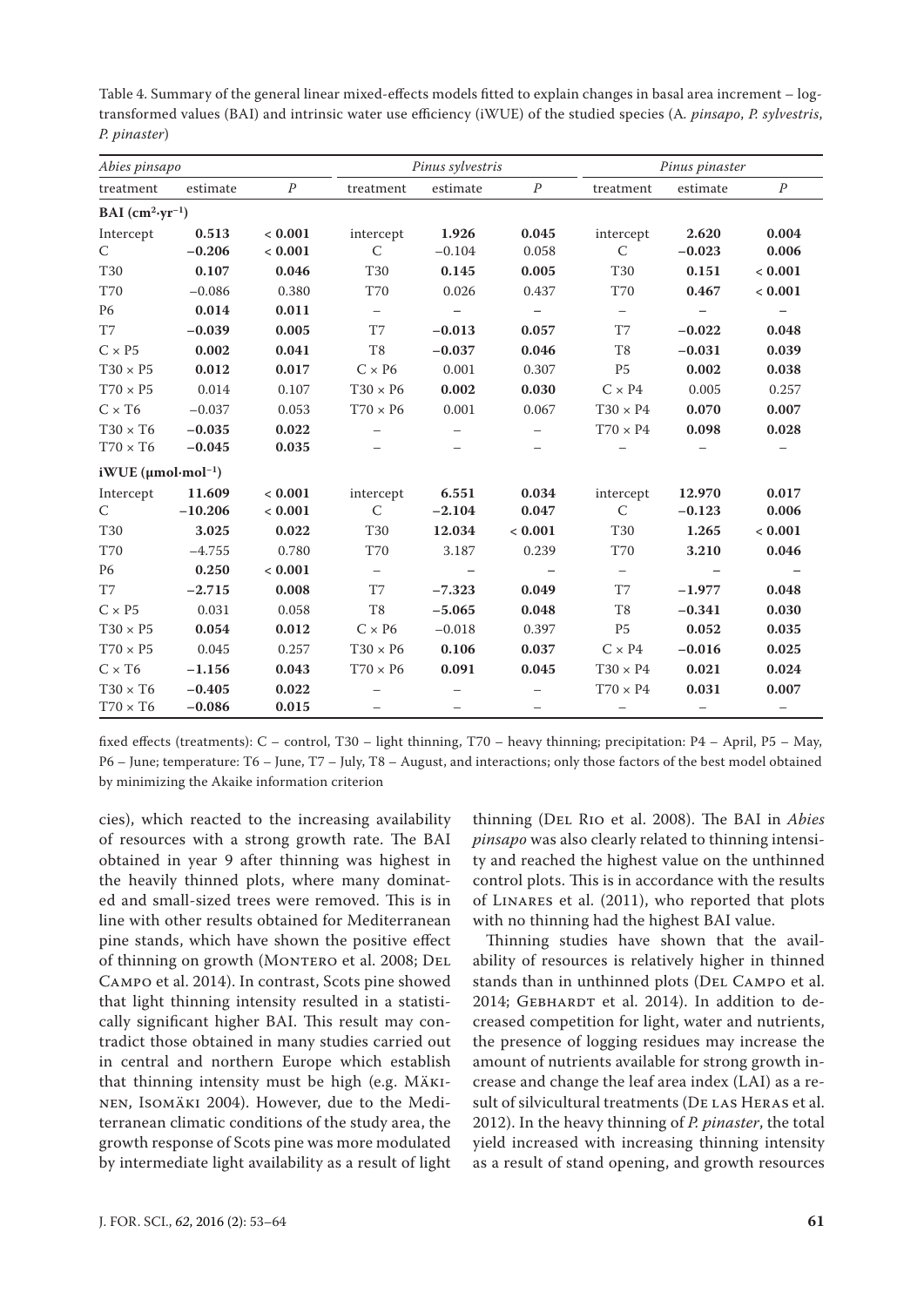were released by the removed trees. In addition, water availability explains, at least partly, the differences as *P. pinaster* is the most drought tolerant species of those studied. On the other hand, the light thinning of *P. sylvestris* resulted in the highest BAI value, showing an intermediate light tolerance response. Primicia et al. (2013) observed a reduction in Scots pine growth in mixed patches as compared with pure ones resulting from competition interactions. *A. pinsapo* is the most shade-tolerant species and usually lives in dense and multistrata forests. This highly shade-tolerant species could not utilize the free growing space as efficiently as *P. pinaster–P. sylvestris*.

#### **Thinning and iWUE**

The changes in BAI led to different response in iWUE among the species. Stable C isotopes indicated that the iWUE of the Pinus species decreased when BAI increased but the opposite response was observed in *A. pinsapo*. Previous studies have shown a contradictory response of iWUE to thinning treatments in the Pinus species (Perez de Lis et al. 2011; Moreno-Gutiérrez et al. 2012; Fernandes et al. 2016). These changes could be related to a decrease in stomatal conductance (which more directly influences the hydrological cycle and climate system), as the dominant driver of changing iWUE in Mediterranean forests. Through its effect on stomatal conductance, an increase in thinning intensity may have the effect of reducing iWUE (assuming the assimilation rate remains constant). The higher iWUE values for *P. pinaster* could therefore be attributed to a higher overall assimilation capacity of this species, to a better stomatal control of water losses than in the *P. sylvestris*, or to a combination of both factors (SEIBT et al. 2008; MORENO-GUTIERREZ et al. 2012). On the other hand, shade-tolerant species such as *A. pinsapo* generally have stomata that are more responsive to elevated  $CO<sub>2</sub>$  than intolerant coniferous species (Maier et al. 2004). It is this 'active response' to thinning that produces the 'physiological response' via a reduction in stomatal conductance, and an increase in the carbon assimilation rate (MORENO-GUTIÉRREZ et al. 2012). This physiological response has been found in other Mediterranean pine species exhibiting a more 'conservative' water use strategy (low gs?, high iWUE during the peak growing season), which allows them to extract deeper soil water sources (MORENO-GUTIÉRREZ et al. 2012). However, other factors may be related to physiological response to thinning, such as nutrient limitation, microclimate acclimation, and reallocation of carbohydrates to other tissues with higher priority as C sinks in the xylem (Peñuelas et al. 2011). Additionally, LAI directly controls the photosynthesis rate and the amount of carbon sequestered. Several studies have reported an increase in LAI in temperate forests as a result of silvicultural treatments and have related this to increased rates of growth (De las Heras et al. 2012).

# **Effect of climate in radial growth and iWUE**

 $\delta^{13}$ C were negatively correlated with spring precipitation and temperature in *A. pinsapo* and *P. pinaster.*  In particular, *P. pinaster* showed a great sensitivity to spring precipitation in all the thinning treatments. In contrast, summer precipitation was positively correlated with  $\delta^{13}C$  for the three species, except *P. sylvestris* in the control, while *A. pinsapo* was the only species sensitive to summer temperature in the three thinning treatments. These water use responses suggest that the physiological mechanisms involved in the thinning response in relation to climatic conditions are indeed different between species.

These results were corroborated by the LMM analysis. The divergence in BAI between species and treatments was evident for *P. pinaster* and *P. sylvestris*. According to these models, treatment and summer climatic conditions had significant effects on BAI for *P. pinaster*. However, *P. sylvestris* growth was less sensitive to the thinning treatments and climatic conditions. *A. pinsapo* growth was significantly driven by the thinning treatments and June precipitation, with their effects being positive in both cases. These findings suggest that tree growth and the iWUE of *P. pinaster* and *A. pinsapo* were highly sensitive to climatic variables although with a contrary effect. These species showed the highest growth changes at higher (*P. pinaster*) and lower (*A. pinsapo*) thinning intensity; a response which seems to be dependent on the climatic variables related with the specific physiological response (e.g. stomatal closure). The high correlations between the variation in growth and iWUE for these species (negative for *P. pinaster* and positive for *A. pinsapo*) indicate the influence of climatic constraints on inter-annual variation in iWUE under silvicultural practices. In addition to the potential effects of thinning intensity on tree growth and physiological performance, Mediterranean species showed enhanced BAI during unfavourable years as iWUE increased (ANDREU-HAYLES et al. 2011).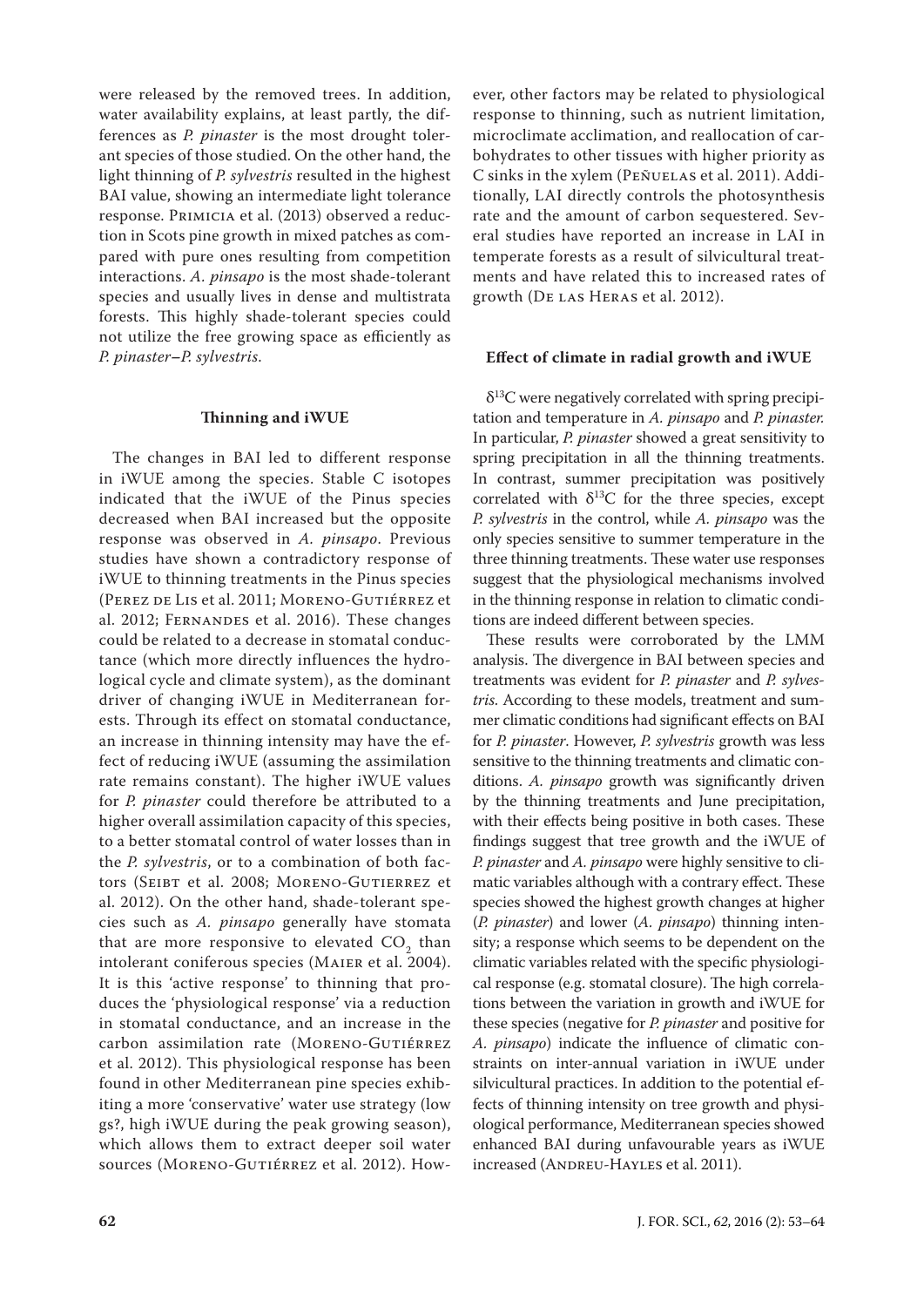The negative relationship between iWUE and BAI for Pinus species and thinning intensities and the opposite response in *A. pinsapo* suggest a different specific response to thinning in terms of tree water losses as well as increasing assimilation and productivity (HERRICK et al. 2004). Shadetolerant species such as *A. pinsapo* generally have stomata that are more responsive to elevated  $CO<sub>2</sub>$ than intolerant coniferous species (Maier et al. 2004). Therefore, the silviculture of a mixed forest must put under consideration different active response to thinning in the context of global change (D'Amato et al. 2011).

# **CONCLUSIONS**

Thinning intensity provides an opportunity to study iWUE and growth response to the climate of the *A. pinsapo–P. pinaster–P. sylvesyris* forest in Mediterranean mountain ecosystems. The long duration of the experiments and the absence of plot replicas may diminish potential differences between the thinning treatments. It can be concluded that the prevailing thinning methods in Abies*–*Pine forest (light to heavy intensities) most probably result in differential growth and physiological response among species. Furthermore, the recommendations regarding thinning treatments require ecological and species-oriented silviculture. The active response to increasing growth has important implications for silviculture in the context of global change (D'Amato et al. 2011). As described in our work, iWUE obtained from tree-ring data confirms that there is a positive response to thinning intensity, but that the limits to plasticity are likely to be species- and site-specific. This study therefore provides a set of preliminary results for developing silvicultural frameworks adapted to Mediterranean mountain forests in order to ensure more accurate prediction, detection and attribution of future changes in water-plant-carbon interactions.

#### **Acknowledgements**

We are grateful for the logistic and technical support provided by the Junta de Andalucía and park rangers of the Sierra de las Nieves Park. Meteorological data were provided by the Spanish Meteorological Agency (AEMET). We are very grateful to Rafael Arias, Rafael Sánchez and Francisco M. Jiménez for their invaluable help in the field and laboratory work.

#### **References**

- Andreu-Hayles L., Planells O., Gutiérrez E., Muntan E., Helle G., Anchukaitis K.J., Schleser G.H. (2011): Long tree-ring chronologies reveal 20<sup>th</sup> century increases in water-use efficiency but no enhancement of tree growth at five Iberian pine forests. Global Change Biology, 17: 2095–2112.
- Aussenac G. (2002) Ecology and ecophysiology of circum-Mediterranean firs in the context of climate change. Annals of Forest Science, 59: 823–832.
- Bates D., Maechler M., Bolker B. (2011): Lme4: Linear mixed-effects models using S4 classes. R package version 0.999375-42. Available at http://CRAN.R-project.org/ package=lme4 (accessed March 7, 2013).
- Brooks J.R., Mitchell A.K. (2011): Interpreting tree responses to thinning and fertilization using tree-ring stable isotopes. New Phytologist, 190: 770–782.
- Burnham K.P., Anderson D.R. (2002): Model Selection and Multimodel Inference: A Practical Information-Theoretic Approach. 2nd Ed. New York, USA, Springer: 488.
- Del Campo A., Fernandes T.J.G., Molina A.J. (2014): Hydrology-oriented (adaptive) silviculture in a semiarid pine plantation: How much can be modified the water cycle through forest management? European Journal of Forest Research, 133: 879–894.
- Camarero J.J., Bigler C., Linares J.C., Gil-Pelegrín E. (2011): Synergistic effects of past historical logging and drought on the decline of Pyrenean silver fir forests. Forest Ecology and Management, 262: 759–769.
- D'Amato A.W., Bradford J.B., Fraver S., Palik B.J. (2011): Forest management for mitigation and adaptation to climate change: Insights from long-term silviculture experiments. Forest Ecology and Management, 262: 803–816.
- De las Heras J., Moya D., López-Serrano F.R., Rubio E. (2012): Carbon sequestration of naturally regenerated Aleppo pine stands in response to early thinning. New Forest, 44: 457–470.
- Del Rio M., Calama R., Canellas I., Roig S., Montero G. (2008): Thinning intensity and growth response in SW-European Scots pine stands. Annals of Forest Science, 65: 1–10.
- Esteban L.G., De Palacios P., Rodriguez-Losada L. (2010): *Abies pinsapo* forests in Spain and Morocco: threats and conservation. Oryx, 44: 276–284.
- Farquhar G.D., Richards R.A. (1984): Isotopic composition of plant carbon correlates with water-use efficiency of wheat genotypes. Functional Plant Biology, 11: 539–552.
- Fernandes, T. J., Del Campo A.D., Herrera R., Molina A.J. (2016): Simultaneous assessment, through sap flow and stable isotopes, of water use efficiency (WUE) in thinned pines shows improvement in growth, tree-climate sensitivity and WUE, but not in WUEi. Forest Ecology and Management, 361: 298–308.
- Fritts H.C. (2001): Tree Rings and Climate. New Jersey, USA, Blackburn Press: Caldwell: 567.